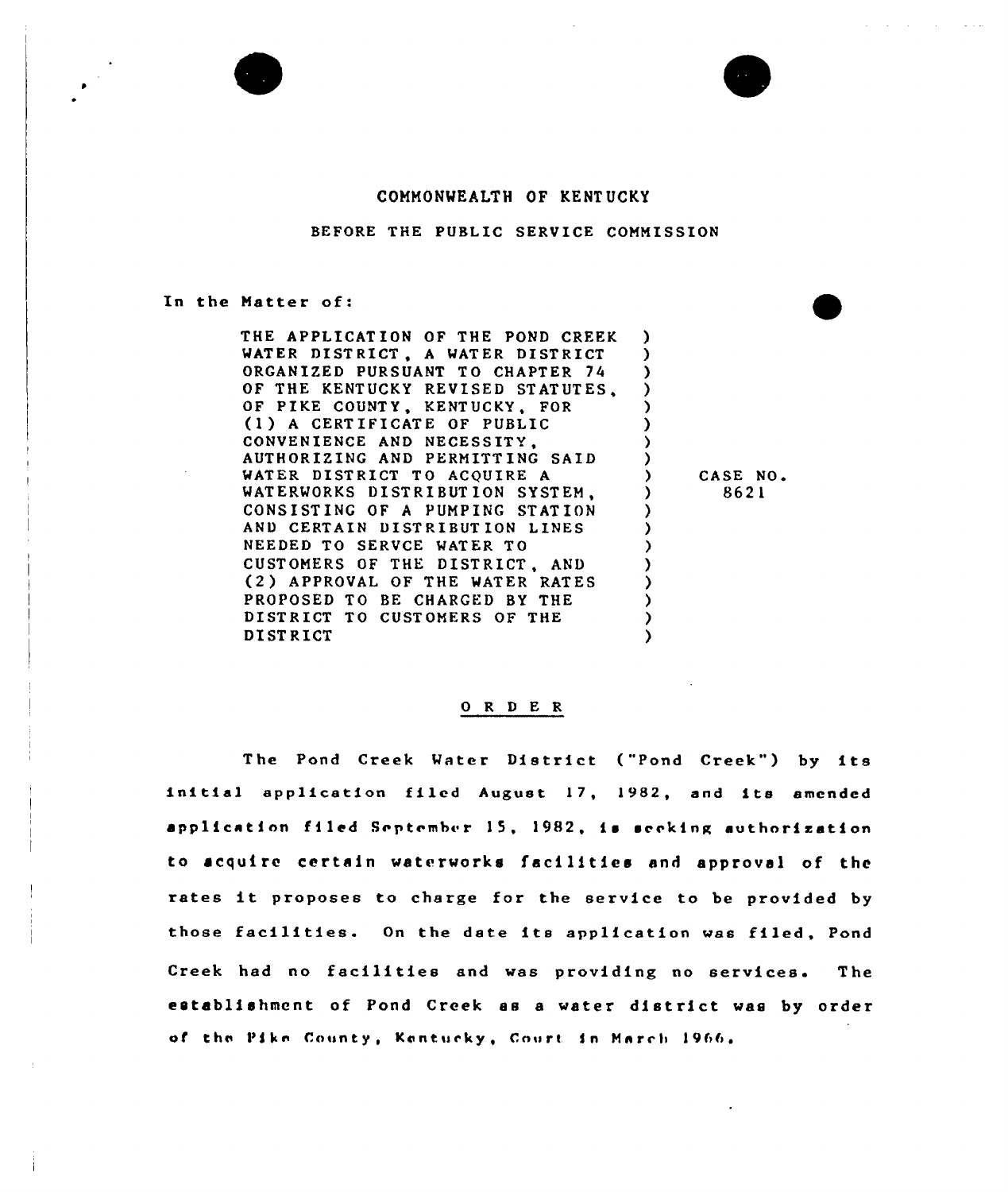



<sup>A</sup> hearing wae held December 21, 1982, in the of fices of the Commission in Frankfort, Kentucky. intervenors and no protests were entered. There were no

## REVENUES AND EXPENSES

Pond Creek proposed no specific pro forma operating expenses in its application. Therefore the Commission is unable to determine the appropriateness of the proposed rates. Since Pond Creek provided no historical financial data and no cost data, after <sup>1</sup> year of operation the Commission will review the impact of the rates granted herein and at that time determine their appropriateness.

### **SUMMARY**

The Commission, after consideration of the record and being advised, is of the opinion snd finds that:

The fecilitiee Pond Creek propoeee to acquire were  $1.1$ constructed by the Pike County Housing Authority about 3 years ago to provide water to e housing complex and the ARC hospital et South Milliameon. These facilities are known as the Tug Fork Meter System and include a master meter station on the West Virginia side of the Tug Fork of the Big Sandy River, approximately 3.5 miles of 8-inch end 6-inch distribution mains including a river crossing and <sup>a</sup> 300,000-gallon storage tank <sup>~</sup>

2. The Pike County Housing Authority is ready, villing, end able to convey ownership of its Tug Fork Mater System to Pond Creek at no cost. The proposed conveyance

 $-2-$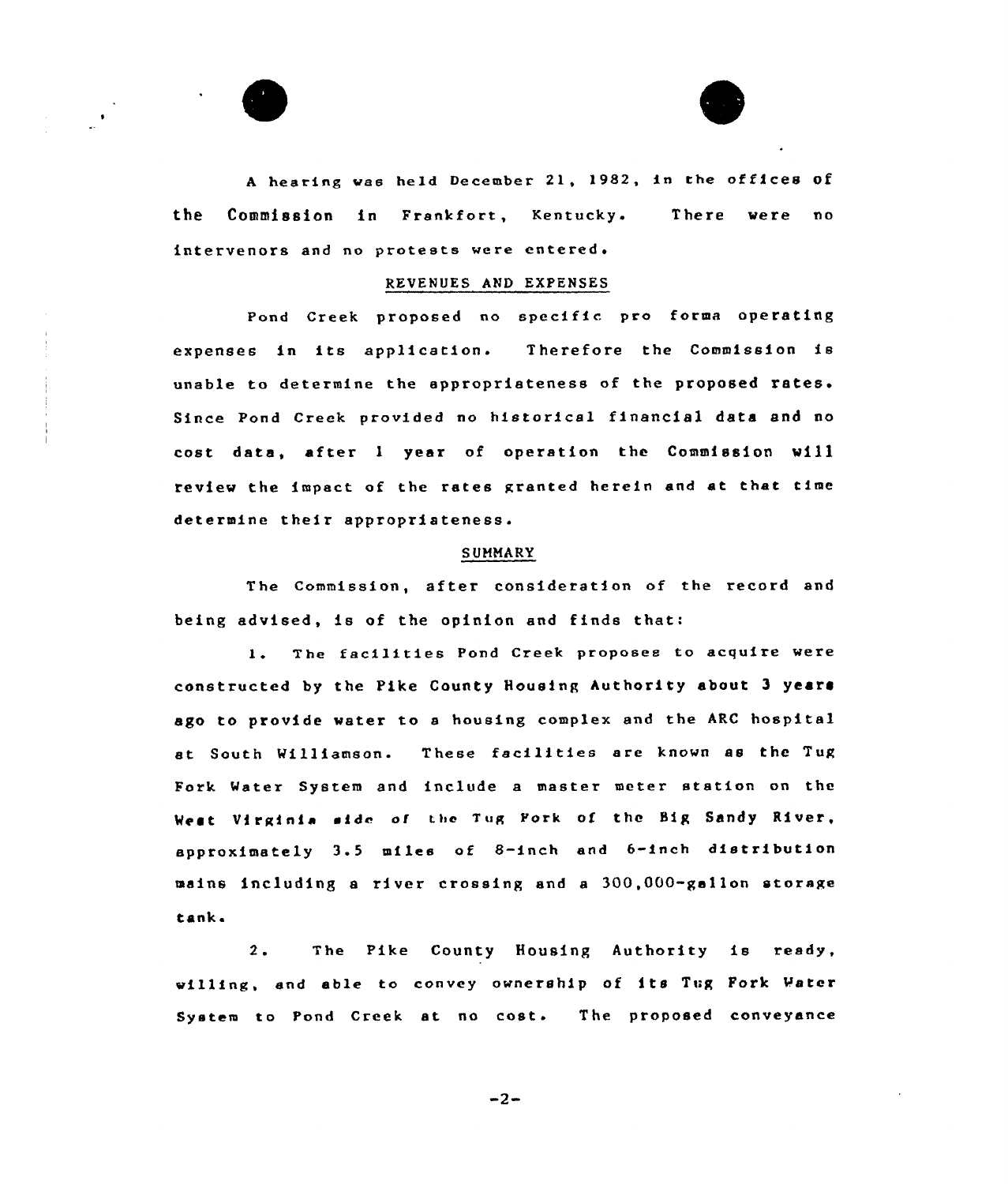has been approved by "Pike County Fiscal Court Resolution" dated September 9, 1982.

3. Pond Creek is ready, willing, and able to accept ownership of the Tug Fork Water System and to provide for the continuance of weter service to the housing complex and the ARC hospital. Further, Pond Creek plans to provide water service connections to others who are seeking water service from the Tug Fork Water System. Further, Pond Creek will employ or continue the employment of persons essential to the efficient operation of the Tug Fork Water System in accordance with the regulations of this Commission and applicable state statutes.

The conveyance of ownership of the waterworks 4. facilities now owned and operated by the Pike County Rousing Authority to Pond Creek as proposed by Pond Creek and as set forth in the September 9, 1982, Resolution of the Pike County Fiscal Court should be approved.

5. Pond Creek has proposed rates that establish <sup>a</sup> minimum allowance of water for various size meters and a fixed price per 1,000 gallons for all water used in excess of the minimum allowance. These rates were selected on the basis of charges for similar service made by other water utilities in Pike County. The Commission is of the opinion that the rates proposed by Pond Creek are discriminatory insofar ss the charge for the various minimums does not allow corresponding usage and should be denied. The Commission further finds that the rates in Appendix A, in which the minimum charges have

 $-3-$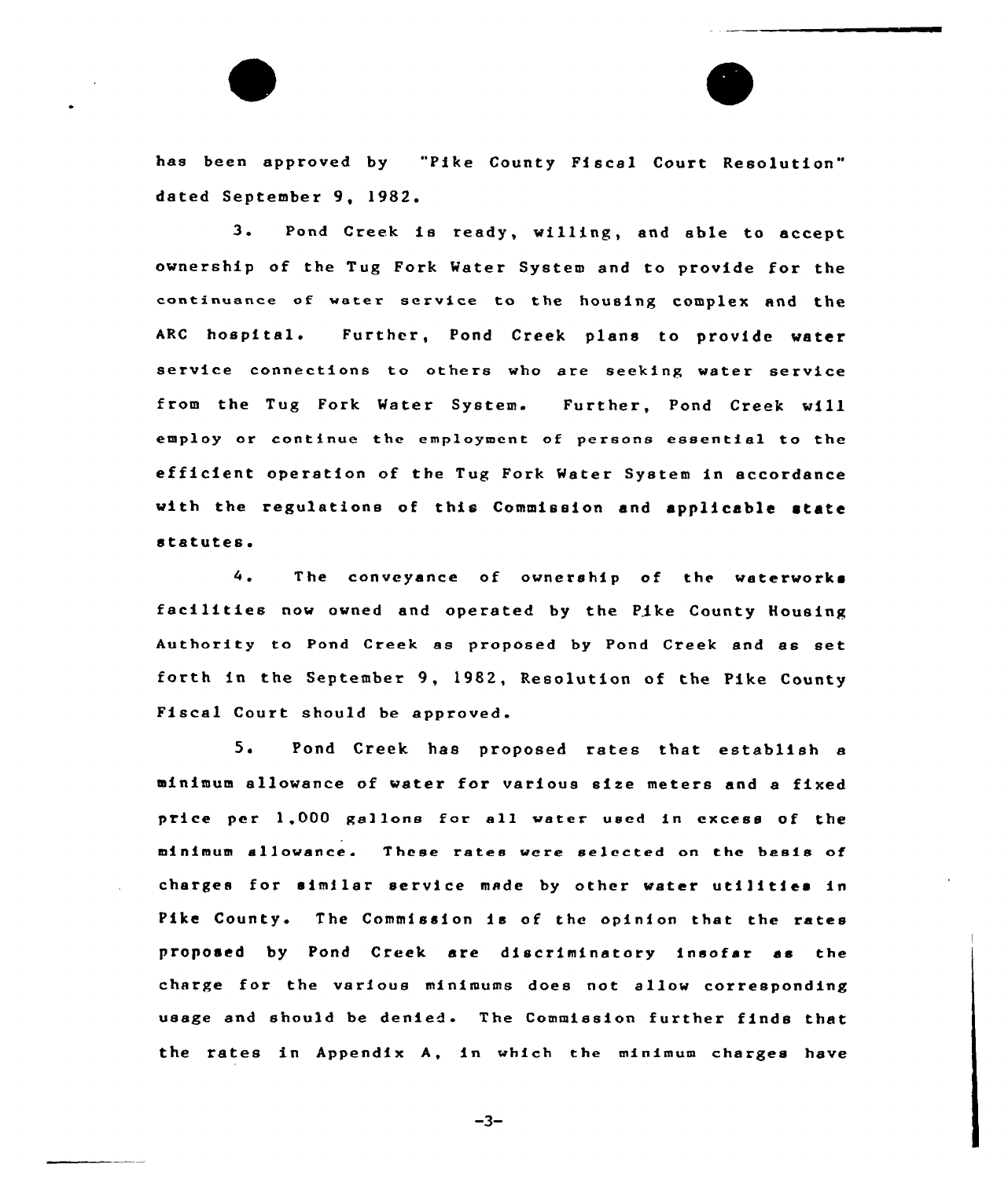been adjusted to reflect the proper allowable usage, should be approved for service for at least the initial <sup>12</sup> months of operations. Thereafter, Pond Creek should review its financial condition and file the results with the Commission within 60 days. The Commission will at that time review the results to determine if the rates are reasonable and appropriate based on actual operating are reasonable

6. Pond Creek should prepare its tariffs including the rates in Appendix A and file a copy thereof with this Commission within 30 days of the date of this Order. Further, <sup>a</sup> copy of its operating rules and regulations should be filed with its tariffs.

<sup>A</sup> 5/8-inch x 3/4-inch meter should be the standard  $7.$ customer service meter and should be installed at sll points of service unless the customer provides sufficient justification for the installation of <sup>a</sup> larger meter. Further, any customer with a larger meter, with the exception of special contract customers, should pay the rates herein approved for the larger meter.

8. Pond Creek should file with the Commission <sup>a</sup> copy of all contractual agreements for the provision of services or the purchase of services which are subject to the approval of this Commission. These include contracts which may be entered into with the Pike County Department of Public Works or the Water Resources Assistance Corporation.

9. Pond Creek should file with this Commission <sup>a</sup> copy of its opening journal entries reflecting acquisition of the

 $-4-$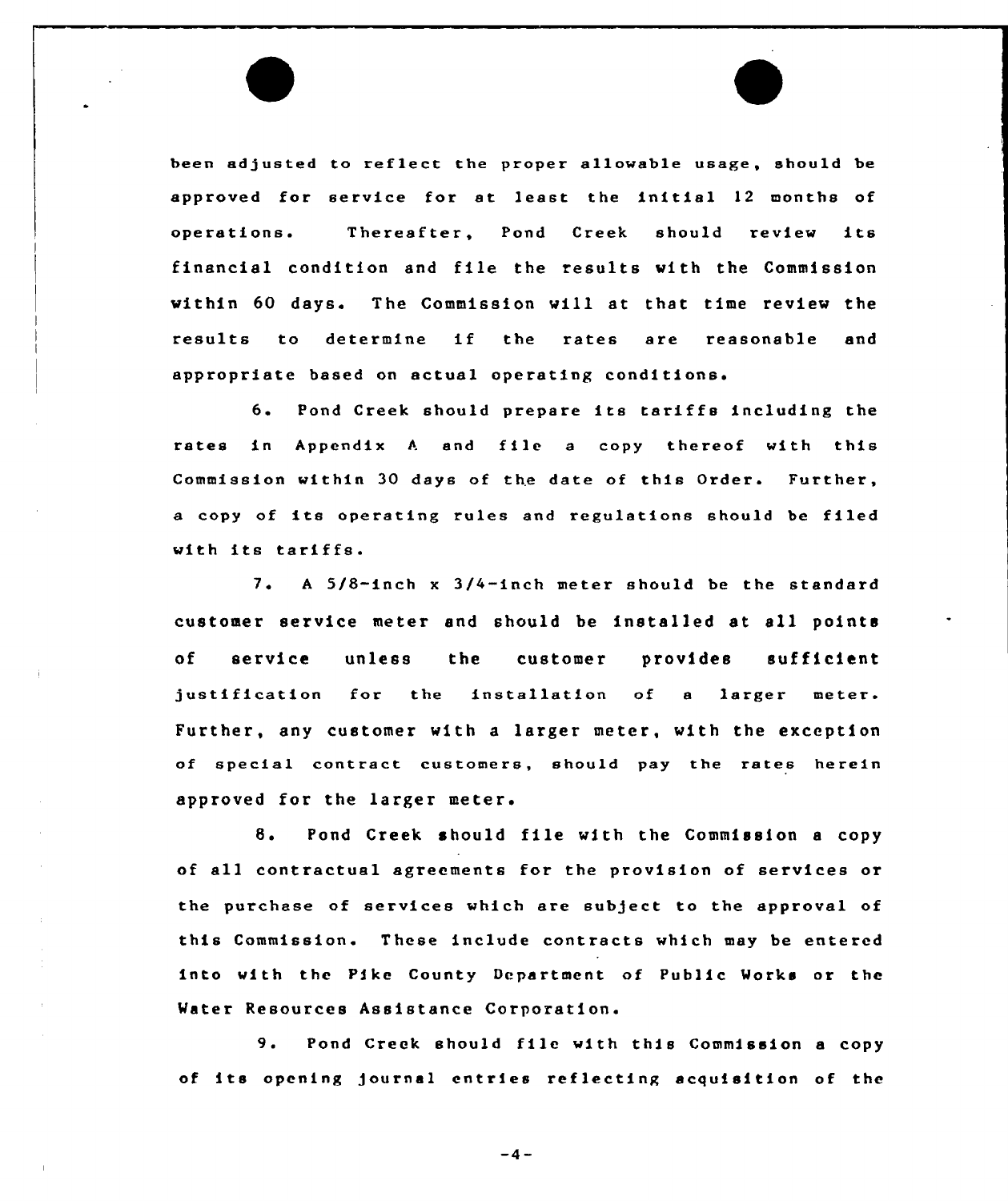

IT IS THEREFORE ORDERED that the conveyance of the Tug Fork Water System to Pond Creek as set forth in the application and record herein be end it hereby is approved.

IT IS FURTHER ORDERED that the rates snd charges proposed by Pond Creek be and they hereby are denied upon application of KRS 278.030.

IT Is FURTHER oRDERED that the rates in APPendix <sup>A</sup> be and they hereby are approved for service to be rendered by Pond Creek on and after the date of this Order, and shall remain in effect for at least the initial 12 months of operation.

XT IS FURTHER ORDERED that within 60 days after the initial <sup>12</sup> months of operation Pond Creek shall review its financial condition and file the results with this Commission.

IT IS FURTHER ORDERED that Pond Creek shall file its tariffs setting out the rates in Appendix <sup>A</sup> with this Commission within 30 days of the date of this Order. Further, <sup>a</sup> copy of its operating rules and regulations sha11 hc filed week fear twelffsi.

IT IS FURTHER ORDERED that a  $5/8$ -inch x  $3/4$ -inch meter shall be the standard customer service meter and shall be installed at all points of service unless the customer provides sufficient Justification for the installation of <sup>a</sup> larger meter. Further, any customer with <sup>a</sup> larger meter, with

$$
-5-
$$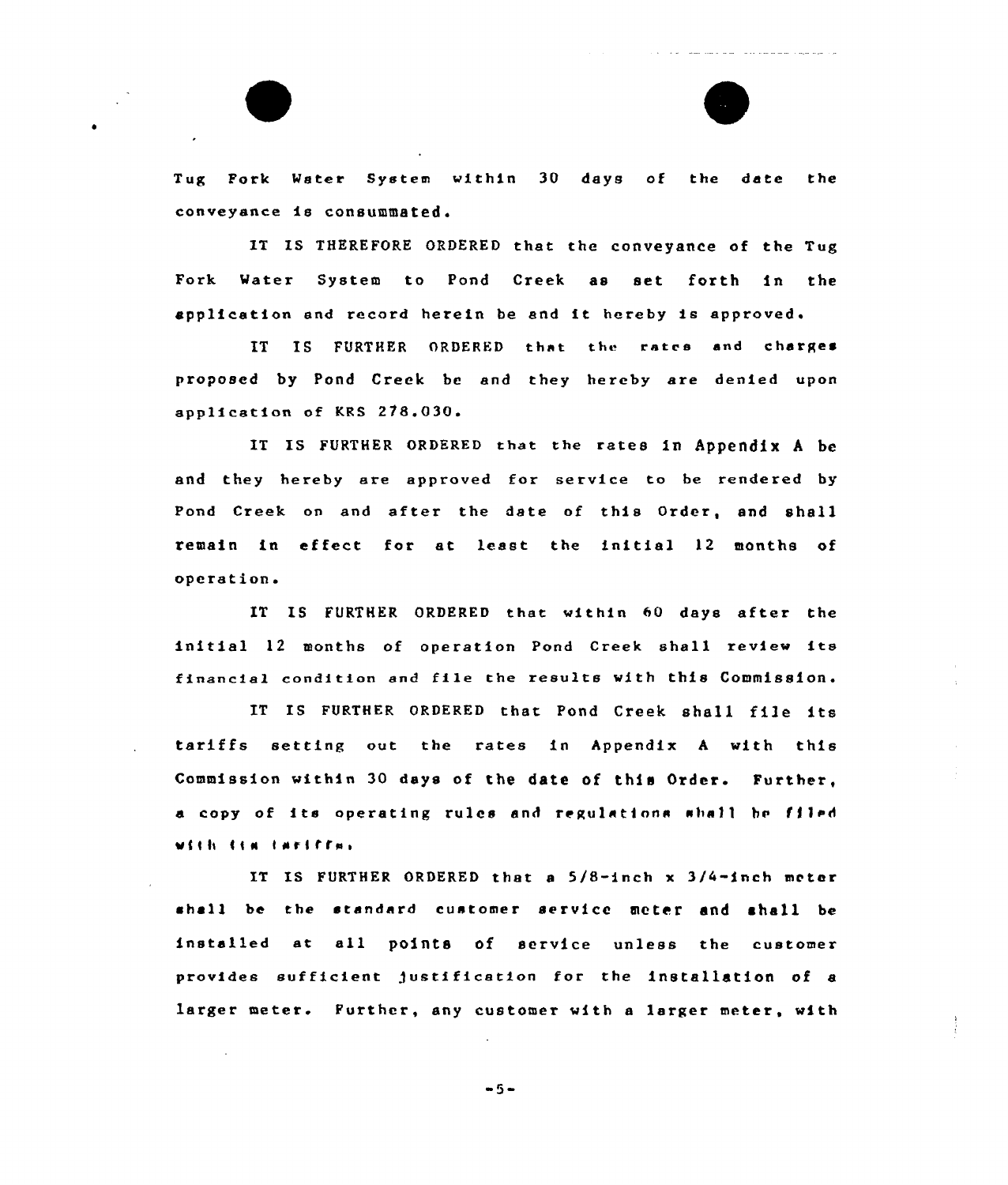

 $\frac{1}{4}$ 



the exception of special contract customers, shall pay the rates approved herein for the larger meter.

IT IS FURTHER ORDERED that Pond Creek shall file with the Commission <sup>a</sup> copy of all contractual agreements for the provision of services or for the purchase of services which ere subject to the approval of this Commission.

IT XS FURTHER DRDERED that Pond Creek shall file with this Commission a copy of its opening journal entries reflecting acquisition of the Tug Fork Mater System within 30 days of the date the conveyance is consummated.

Done at Frankfort, Kentucky, this 8th day of April, 1983.

PUBLIC SERVICE COMMISSION

Nevelance 17

**Commissioner** 

ATTEST:

**Secretary**